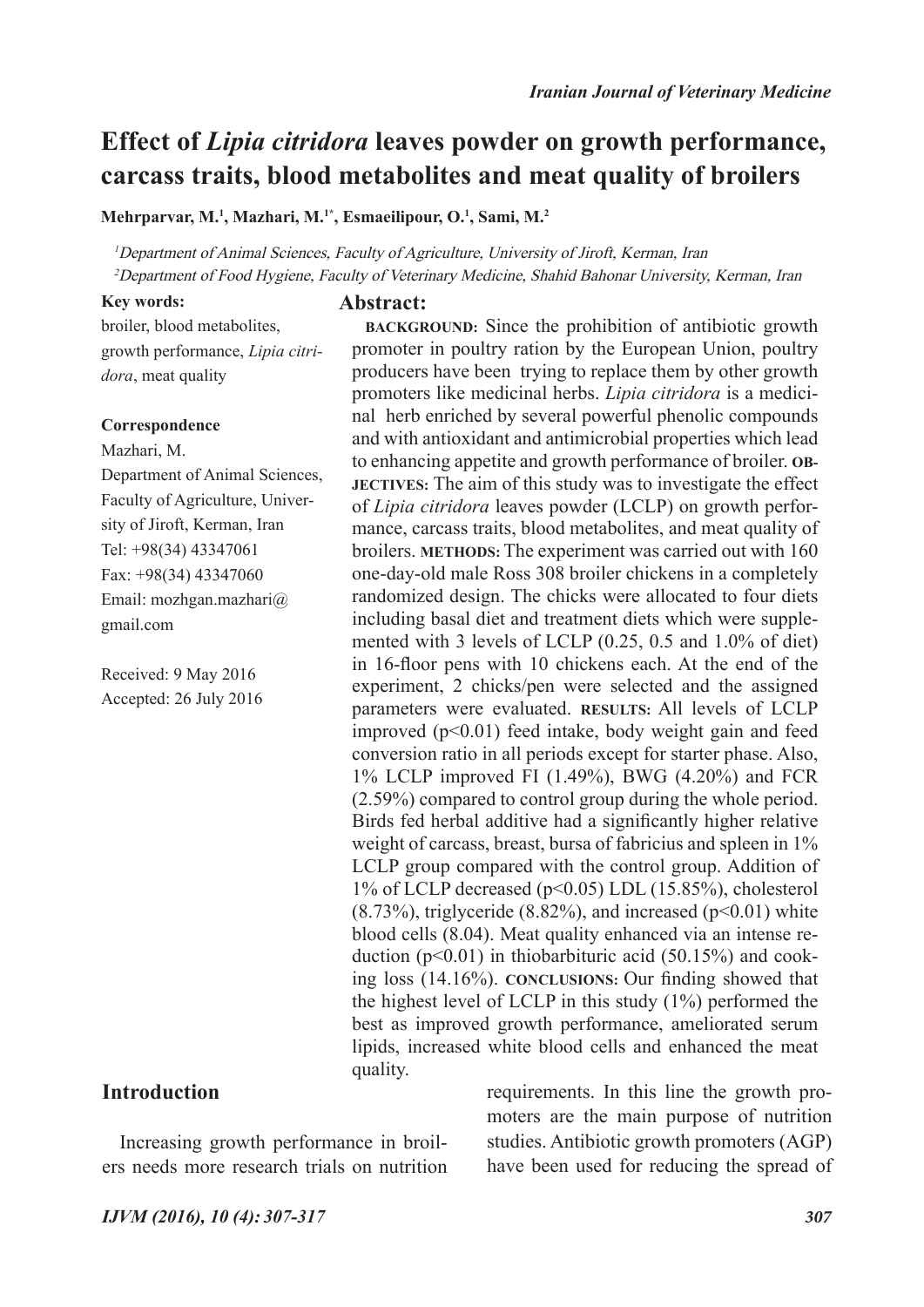diseases and as growth promoter to enhance broiler performance. However, many AGP have already been restricted by animal farms in the European Union and some parts of Asia because of their residual effects on poultry products and harmful effects on human health (Lillehoj and Lee, 2012). Consequently, nutritionists and production managers have to find alternatives that have potential to alleviate the problems related to AGP. Therefore, herbal additives including herbs, spices and various plant extracts have received increased attention as possible AGP replacements due to their effects on microflora. Scientific evidence suggests that these herbal additives have appetite and digestion stimulating properties and promote the growth of beneficial bacteria and inhibit the growth of unfavorable bacteria in the gut (Windicsh et al., 2008).

*Lippia citriodora* with the common names of lemon verbena and lemon beebrush, is a species of flowering plant in the verbena family Verbenaceae. *Lippia citriodora* (LC) is a perennial shrub or sub-shrub with pointed and slightly rough to touch leaves and emits a powerful scent reminiscent of lemon when bruised. *Lippia citriodora* leaves are used to add a lemony flavor in many culinary purposes such as fish and poultry dishes, vegetable marinades, salad dressings, jams, puddings, and beverages. It is also used to make herbal teas and refreshing sorbets (Funes et al., 2009). Therefore, LC products and their compounds can be considered in the food category. This plant is mainly used as a spice and as a medicinal plant. This medicinal herb has already proven its antimicrobial effect and stimulating growth performance in lambs (Casamassima et al., 2013). It has been reported that the most phenolic compounds in this herb

include Apigenin, 7-glucuronide, Luteolin-7-diglucuronide, Verbascoside, Isoverbascoside, and Martinoside, of whichthe major one is Verbascoside (Bilia et al., 2008). Verbascoside has a high potency of antioxidant, is antibacterial and antitumor and promotes the growth performance. *Lippia citriodora* contains mucilage, tannin and flavonoids as well, and is alkaloids-free (Bilia et al., 2008). There are not enough findings about using this herb in broiler ration, thus, the aim of this study was to evaluate the effect of *Lippia citriodora* leaves powder on growth performance, carcass traits, blood metabolites and meat quality of broilers.

# **Materials and Methods**

**Birds, diets and management:** The experimental protocols were approved by the Animal Care Committee of University of Jiroft, Iran. A total number of 160 dayold male Ross 308 broiler chicks (average weight of 45 g) were obtained from Mahan commercial hatchery (Mahan, Kerman, Iran). The birds were fed to match the requirements recommended by the Ross 308 recommendations (Aviagen, 2007) during the starter  $(1-10 d)$ , grower  $(11-25 d)$  and finisher (26-42 d) periods (Table 1). During the whole experiment the chicks were allocated to four diets including control (basal) diet and treatment diets which were supplemented with 3 levels of *Lippia citriodora* leaves powder (0.25, 0.5 and 1.0%) in 16-floor pens with 10 chickens each in a completely randomized design. *Lippia citriodora* leaves were prepared from university farm (University of Jiroft, Jiroft, Iran), rinsed and chopped by hand and then dried at room temperature. It was added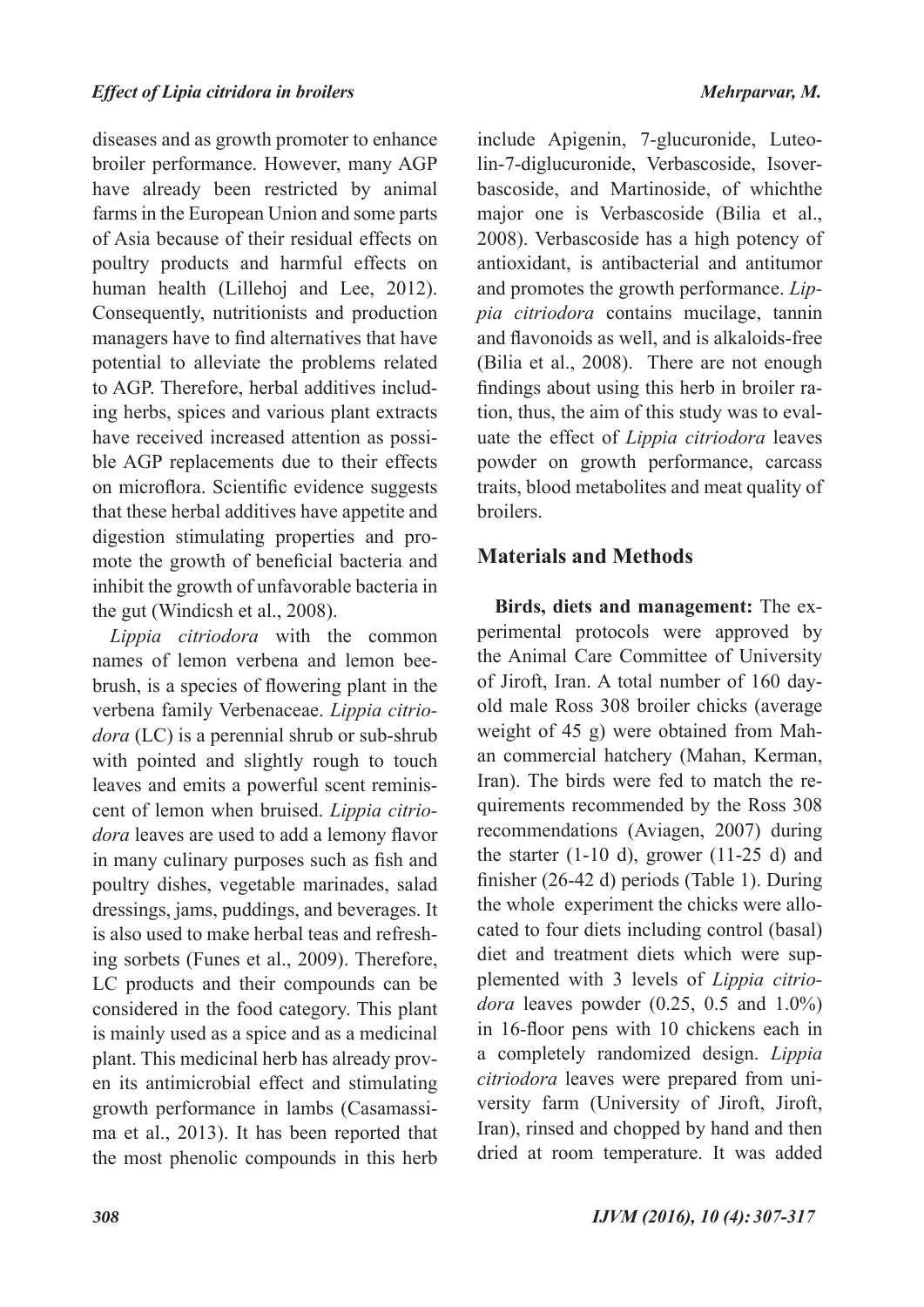to each treatment diet daily. All diets were provided isocaloric and isonitrogenous. No antimicrobials or anticoccidials were added into the diets. Each pen was equipped with a feeding trough and nipple drinkers and birds had free access to feed and water. The pen  $(1\times1.5 \text{ m2})$  floor was covered with wood-shaving litter. Broilers were vaccinated against common diseases of the area based on Jiroft University Veterinary Protocol. Birds received 24 h light in first week of age and were then subjected to 23-h light: 1-h darkness until 42 d of age. Temperature was initially set at 32°C for the first 3 d of age and decreased by 3°C per week. The humidity was 50-60% during the experiment.

**Sample collection and measurements:**  Body weight gain of birds was measured per pen at the end of each period. Feed intake of the birds was measured on a pen basis for the same periods. Mortality and the weight of birds that died or were culled during the trial were recorded. Feed conversion ratio was calculated for these periods. At day 42 of age, two birds per replicate whose weight were close to the average weight of each pen, were selected and killed by cervical dislocation, and blood samples were collected from the brachial vein in two tubes to obtain serum and plasma. One tube of blood samples was immediately centrifuged at  $1000 \times g$  for 15 min at 4 °C for analyzing serum glucose, total cholesterol, triglyceride, HDL, LDL by an autoanalyser using the protocol provided by the kit manufacturer (Zist-Shimi, Tehran, Iran). Heparin-containing tubes were used to avoid blood clot formation. Blood smears were prepared on slides and painted by Gimsa method. The white blood cells (WBC) and red blood cells (RBC) counts and the hemoglobin (Hb) values were determined by Sys-

*IJVM (2016), 10 (4): 309 307-317*

mexK-1000 apparatus (Japan).

The blood-collected birds mentioned above were considered to determine the carcass traits. Carcass yield was determined as the carcass weight in relation to live BW and expressed as percentage of BW, whereas other carcass cuts including breast, leg, liver, Bursa fabricius, spleen and ventral fat were expressed as percentage of carcass weight.

Muscle from the right side of breast was used to determine objective thiobarbituric acid, water-holding capacity, cooking loss, drip loss and pH.

The concentration of thiobarbituric acid (TBA) in the sausage was measured photometrically according to Bruna et al., (2001). One gram of the sausage homogenate was minced in 10 ml of TBA (20%) for 2 min. After the addition of 0.5 ml of butylated hydroxytoluene (0.19 M) and centrifugation for 6 min at  $3,000 \times g$  (Hermle Z383) K, Hermle GmbH, Wehingen, Germany), the solution was filtered through filter paper (MN 613, Macherey-Nagel GmbH, Dueren, Germany). To 0.7 mL of the filtrate, the same volume of TBA (0.02 M) was added and heated for 30 min at 100°C (LAT GmbH, Garbsen, Germany). After cooling for 10 min, the TBA concentration was determined at 532 nm (Helios β, Unicam Chromatography GmbH, Kassel, Germany). All experiments were performed in triplicate, and results were expressed as micrograms of malondialdehyde per gram of sample.

For measuring Water-holding capacity, one gram of minced breast meat sample was placed on a round plastic plate with small holes. The plate with meat sample on it was then fitted into a 2-mL plastic tube. This tube was centrifuged at  $920 \times g$  for 10 min. The released water content was measured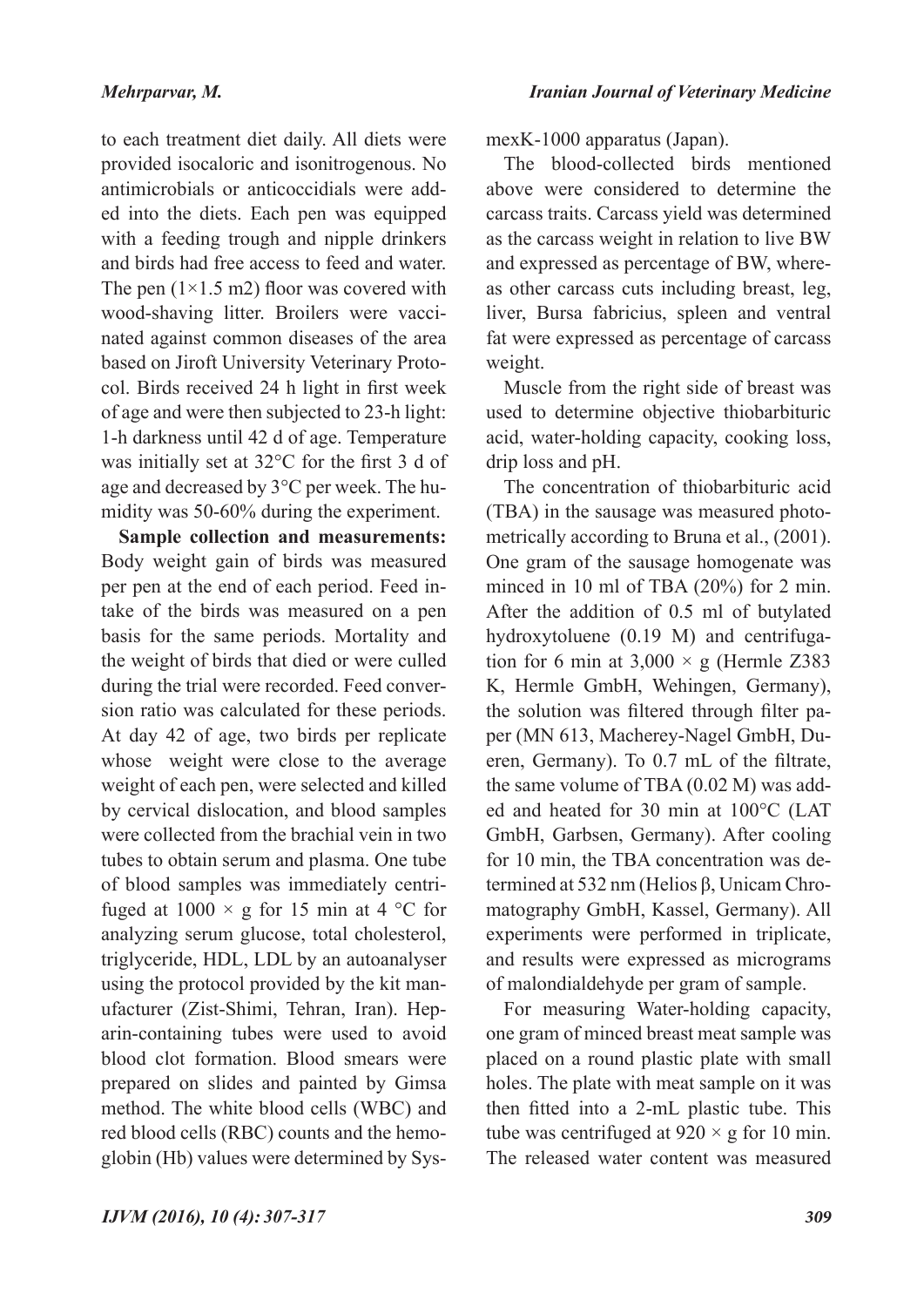and calculated as a percentage of the initial weight (Castellini et al., 2002).

To obtain Cooking loss, one fillet from each whole breast was individually weighed and cooked in a convection oven on aluminum trays at 180°C until the core temperature reached 80°C. The fillet was then allowed to equilibrate to room temperature and reweighed, and cooking loss was determined as the percentage of weight lost by the sample (Bertrama et al., 2003).

For determining drip loss, breast fillet was individually weighed, sealed in plastic bags, stored at 4°C for 24 h, and then reweighed (Saenmahayak et al., 2010).

The pH value was determined at 24 h (ultimate pH) postmortem in the breast muscle at a 2-cm depth (Jaturasitha et al., 2008), using a portable pH meter (IQ150, IQ Scientific Instruments Inc., Carlsbad, CA) equipped with a stainless electrode (pH57- SS).

**Statistical analysis:** Prior to analysis, all percentage data were normalized by subjecting to arc sine transformation. As the pen represented the experimental unit, the effect of LCLP on performance, carcass traits, serum parameters, immunity and meat quality of broilers was statistically analyzed in a completely randomized design using the GLM procedure of SAS 9.1 (2001). Treatment means were compared using Tukey's multiple range test.

# **Results**

**Growth performance:** The effect of *Lippia citriodora* leaves powder (LCLP) on feed intake (FI), body weight gain (BWG) and feed conversion ratio (FCR) of broilers at different periods is shown in Table 2. Dietary supplementation of LCLP increased

(p<0.01) FI and BWG during the grower, finisher and whole periods compared with the control group. Also, 1% LCLP improved FI (1.49%), BWG (4.20%) and FCR (2.59%) compared to control group during the whole period  $(p<0.01)$ . However, none of the three levels of LCLP had significant effect on performance during the starter period.

**Carcass traits:** Birds fed different levels of LCLP had a significantly heavier relative weight of carcass and breast, spleen and bursa of fabricius, whereas significant difference was not detected on relative weight of thigh, liver and abdominal fat by treatments in this study (Table 3).

**Serum metabolites:** Serum glucose level was not affected in birds fed LCLP in this study (Table 4), but by increasing the level of LCLP in diet the hypo-effect of this herb on serum lipids was more pronounced. All levels of LCLP decreased  $(p<0.05)$  cholesterol, triglyceride and LDL, compared to the control group. Adding LCLP to the diet increased  $(p<0.01)$  white blood cells, while red blood cells counts, hemocrite and hemoglobin values were not changed among the control and treatment groups.

**Meat quality:** The effect of LCLP on meat quality of broilers at 42 d of age is shown in Tables 5. Data showed when LCLP was introduced into the diet, the meat quality was improved  $(p<0.05)$  via an intense reduction  $(p<0.01)$  in TBA and cooking loss. Although meat quality was enhanced  $(p>0.05)$ in terms of increase in water holding capacity (WHC) and pH and decrease in drip loss, these changes were not significant.

# **Discussion**

**Growth performance:** According to our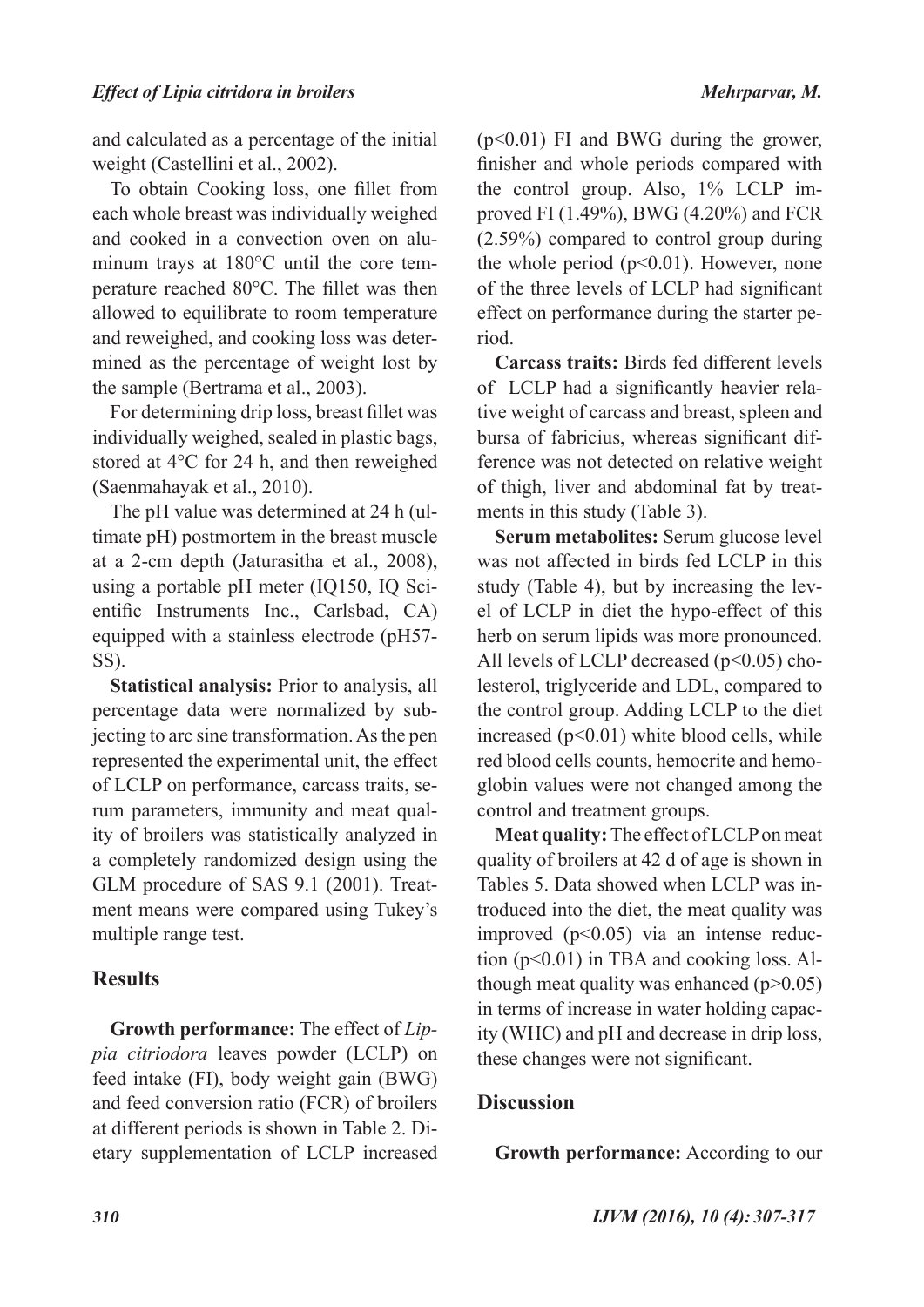#### *Mehrparvar, M.*

Table 1. Composition of starter, grower, and finisher diets. <sup>1</sup> Vitamin mix provided the following per kilogram of diet: vitamin A (trans-retinyl acetate), 9,000 IU; vitamin D3 (cholecalciferol), 215 IU; vitamin E (DL-α-tocopheryl acetate), 18 IU; vitamin K (menadione), 2 mg; thiamine, 18 mg; riboflavin, 6.6 mg; pyridoxine, 3 mg; vitamin B12 (cyanocobalamin), 0.015 mg; niacin, 10 mg; pantothenic acid (D-calcium pantothenate), 4.8 mg; folic acid, 1 mg; biotin, 0.15 mg; choline chloride, 500 mg; ethoxyquin (antioxidant), 1 mg. 2 Mineral mix provided the following per kilogram of diet: Fe, 50 mg; Mn, 100 mg; Zn, 7.84 mg; Cu, 10 mg; I, 1 mg; Se, 0.2 mg.

| Ingredient $(\% )$           | Starter $(1-10 d)$ | Grower (11-25) | Finisher $(26-42)$ |
|------------------------------|--------------------|----------------|--------------------|
| Corn                         | 53.38              | 54.81          | 60.63              |
| Soybean meal                 | 38.45              | 36.23          | 30.85              |
| Vegetable oil                | 3.49               | 5.00           | 4.85               |
| Limestone                    | 1.54               | 1.35           | 1.30               |
| Dicalcium Phosphate          | 1.64               | 1.29           | 1.21               |
| Vitamin mix1                 | 0.25               | 0.25           | 0.25               |
| Mineral mix2                 | 0.25               | 0.25           | 0.25               |
| Salt (NaCl)                  | 0.29               | 0.29           | 0.29               |
| L-Lysine                     | 0.33               | 0.23           | 0.13               |
| DL-Methionine                | 0.39               | 0.29           | 0.25               |
| Calculated nutrients         |                    |                |                    |
| $ME$ (kcal/kg)               | 3025               | 3150           | 3200               |
| Crude protein $(\% )$        | 22                 | 21             | 19                 |
| Lysine $(\% )$               | 1.43               | 1.30           | 1.09               |
| Methionine+Cystine $(\% )$   | 1.07               | 0.95           | 0.86               |
| Threonine $(\% )$            | 0.94               | 0.90           | 0.85               |
| Calcium $(\% )$              | 1.05               | 0.90           | 0.85               |
| Available phosphorus $(\% )$ | 0.50               | 0.45           | 0.42               |

Table 2. The effect of *Lipia citridora* leaves powder (LCLP) on performance of broilers at different periods.1FI = feed intake, BWG = body weight gain and FCR = feed conversion ratio. Means within the same column with uncommon superscript differ significantly ( $p<0.05$ ).

|                      |                     |                     | Treatments          |                     |            |         |
|----------------------|---------------------|---------------------|---------------------|---------------------|------------|---------|
| Parameters           | Control             | $0.25\%$ LCLP       | $0.5\%$ LCLP        | 1% LCLP             | <b>SEM</b> | p-Value |
| FI(g/b)1             |                     |                     |                     |                     |            |         |
| $1 - 10d$            | 189.6               | 191.4               | 191.6               | 191.9               | 1.43       | 0.68    |
| $11-25$ <sup>d</sup> | 760.6               | 771.1               | 765.9               | 761.1               | 5.39       | 0.50    |
| $26-42$ <sup>d</sup> | 2071.8 <sup>b</sup> | $2100.5^{ab}$       | 2105.9 <sup>a</sup> | $2115.3^a$          | 7.89       | 0.01    |
| Overall              | 3127.6 <sup>b</sup> | 3170.0 <sup>a</sup> | 3169.8 <sup>a</sup> | 3174.1 <sup>a</sup> | 8.02       | 0.004   |
| BWG(g/b)1            |                     |                     |                     |                     |            |         |
| $0-10d$              | 143.8               | 144.5               | 145.4               | 145.5               | 1.17       | 0.73    |
| $11-25$ <sup>d</sup> | 428.6 <sup>b</sup>  | 440.7 <sup>a</sup>  | $441.4^a$           | 450.6 <sup>a</sup>  | 2.43       | 0.0003  |
| $26-42$ <sup>d</sup> | 1124.3 <sup>b</sup> | $1155.0^{\circ}$    | 1160.9 <sup>a</sup> | 1171.9 <sup>a</sup> | 6.01       | 0.0008  |
| Overall              | $1760.4^{\circ}$    | 1805.3 <sup>b</sup> | 1812.9ab            | $1834.3^{\circ}$    | 6.63       | 0.0001  |
| FCR1                 |                     |                     |                     |                     |            |         |
| $0-10d$              | 1.33                | 1.32                | 1.32                | 1.32                | 0.008      | 0.89    |
| $11-25$ <sup>d</sup> | 1.77 <sup>a</sup>   | $1.75^{\rm a}$      | $1.74^{ab}$         | 1.69 <sup>b</sup>   | 0.01       | 0.006   |
| $26-42$ <sup>d</sup> | $1.84^{\circ}$      | 1.82 <sup>b</sup>   | 1.81 <sup>b</sup>   | 1.80 <sup>b</sup>   | 0.005      | 0.002   |
| Overall              | 1.78 <sup>a</sup>   | $1.76^{ab}$         | $1.75^{bc}$         | 1.73 <sup>c</sup>   | 0.005      | 0.0004  |

data, addition of *Lipia citridora* leaves pow- der (LCLP) improved growth performance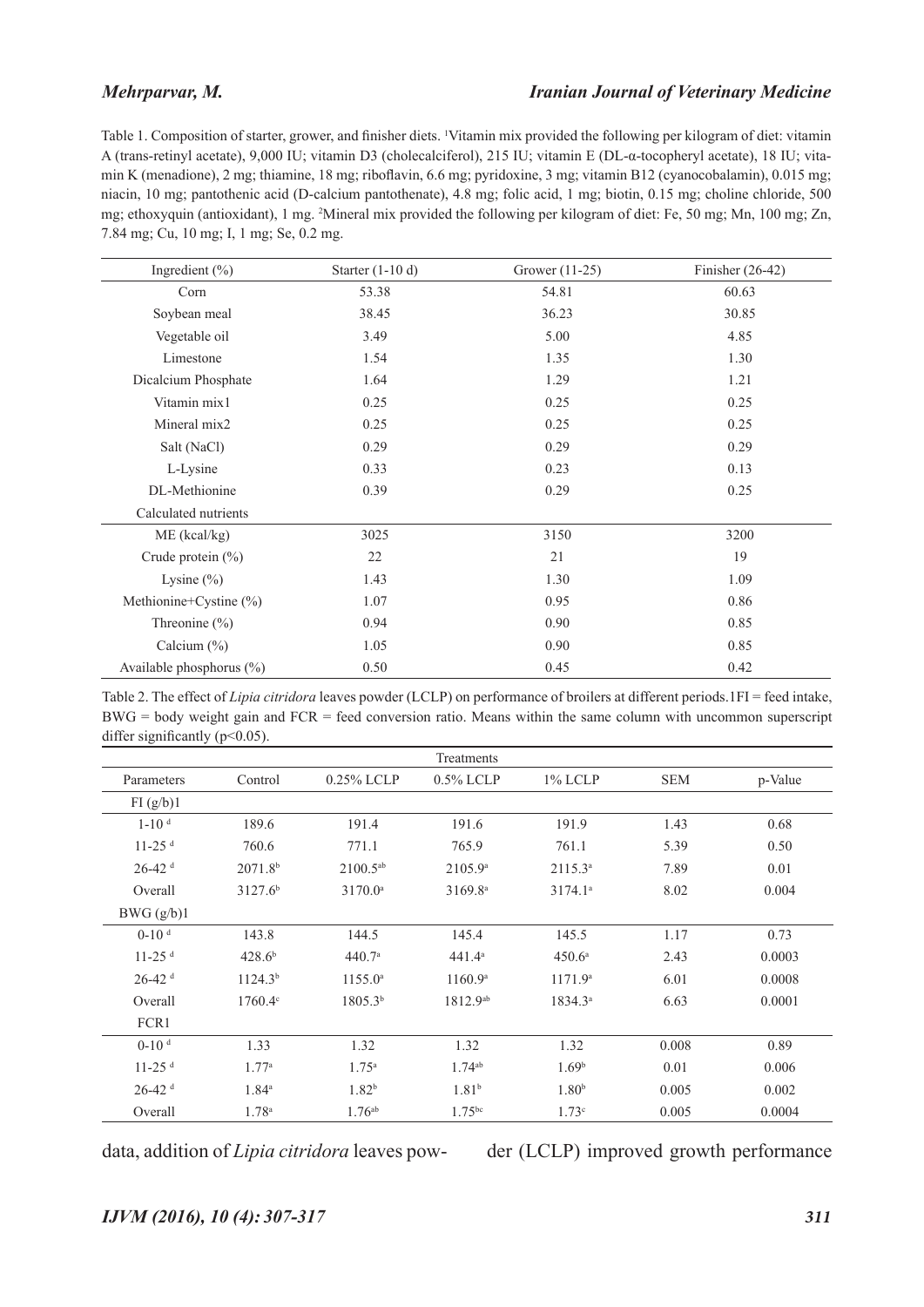### *Effect of Lipia citridora in broilers Mehrparvar, M.*

Table 3. The effect of *Lipia citridora* leaves powder (LCLP) on relative weight of carcass (relative weight: g/100 g of live weight), and carcass cuts (relative weight:  $g/100 g$  of carcass weight) of broilers at 42 d of age. a,bMeans within the same column with uncommon superscript differ significantly  $(p<0.05)$ .

|               |                    |                    | Treatments         |                    |            |         |
|---------------|--------------------|--------------------|--------------------|--------------------|------------|---------|
| Parameters    | Control            | $0.25\%$ LCLP      | $0.5\%$ LCLP       | 1% LCLP            | <b>SEM</b> | p-Value |
| Carcass       | 83.72 <sup>b</sup> | $84.62^{ab}$       | $85.10^{ab}$       | $86.45^{\circ}$    | 0.523      | 0.02    |
| <b>Breast</b> | 26.54 <sup>b</sup> | 26.76 <sup>b</sup> | 27.68 <sup>a</sup> | 27.96 <sup>a</sup> | 0.195      | 0.0005  |
| Thigh         | 23.38              | 23.54              | 23.82              | 23.89              | 0.509      | 0.87    |
| Liver         | 2.58               | 2.74               | 2.77               | 2.76               | 0.118      | 0.66    |
| Spleen        | 0.050 <sup>b</sup> | $0.059a^{b}$       | 0.069a             | 0.076a             | 0.005      | 0.027   |
| Bursa         | 0.11 <sup>b</sup>  | $0.13^{ab}$        | $0.13^{ab}$        | $0.14^{\rm a}$     | 0.005      | 0.014   |
| Abdominal fat | 1.47               | 1.42               | 1.37               | 1.31               | 0.078      | 0.56    |

Table 4. The effect of *Lipia citridora* leaves powder (LCLP) on Blood parameters (mg/dl) of broilers at 42 d of age. 1HDL: High Density Lipoprotein; LDL: Low Density Lipoprotein. 2WBC: White Blood Cells; RBC: Red Blood Cells. Hb: Hemoglobin. HCT: Hematocrit. Means within the same column with uncommon superscript differ significantly  $(p<0.05)$ .

|                           |                     |                    | Treatments          |                     |            |         |
|---------------------------|---------------------|--------------------|---------------------|---------------------|------------|---------|
| Parameters                | Control             | $0.25\%$ LCLP      | $0.5\%$ LCLP        | $1\%$ LCLP          | <b>SEM</b> | p-Value |
| Serum metabolites         |                     |                    |                     |                     |            |         |
| Glucose $(mg/dl)$         | 208.00              | 204.50             | 203.25              | 202.75              | 1.990      | 0.28    |
| $Tright$ (mg/dl)          | $110.50^{\circ}$    | $104.50^{ab}$      | $102.75^{ab}$       | $100.75^{\rm b}$    | 2.010      | 0.03    |
| Cholesterol (mg/dl)       | 114.50 <sup>a</sup> | $110.25^{ab}$      | 105.50 <sup>b</sup> | 104.50 <sup>b</sup> | 1.840      | 0.008   |
| $HDL1$ (mg/dl)            | 72.50               | 73.75              | 75.75               | 76.50               | 1.550      | 0.330   |
| $LDL1$ (mg/dl)            | $20.50^{\circ}$     | $18.25^{b}$        | 18.00 <sup>b</sup>  | $17.25^{b}$         | 0.420      | 0.0009  |
| Blood cells2              |                     |                    |                     |                     |            |         |
| WBC $(\times 10^3/\mu l)$ | 21.55c              | 22.44 <sup>b</sup> | $23.15^{ab}$        | 23.28 <sup>a</sup>  | 0.191      | 0.0001  |
| RBC $(\times 10^6/\mu l)$ | 2.20                | 2.24               | 2.26                | 2.26                | 0.030      | 0.690   |
| Hb(g/dl)                  | 9.32                | 9.40               | 9.60                | 9.62                | 0.130      | 0.340   |
| HCT(%)                    | 33042               | 33.55              | 35.60               | 35.82               | 0.62       | 0.06    |

during the grower, finisher and whole periods; just there was not an improvement at starter period. The best growth performance was observed by addition of 0.5 and 1% LCLP. In a study by Rafiee et al. (2016), using 0.5 and 1% *Lipia citridora* in broiler ration from 25 to 42 days of age and in heat stress condition resulted in increasing average weight gain and feed intake by 5.81 and 3.29%, and reducing feed conversion ratio by 2.59% by 1% *Lipia citridora* compared to control group. In line with our study, Casamassima et al. (2013) investigated the influence of 2.5 and 5 mg/kg *Lipia citridora* extract on lambs and showed that both levels of extract increased FI and average daily gain and decreased FCR. In another experiment the levels of 5 and 10 mg/kg *Lipia citridora* extract on pigs was assessed and only the higher level improved FI, BWG and FCR as compared to the control group (Pastorelli et al., 2012). Administration of herbal additives to the poultry diets has a positive effect on the food flavor that results in a higher feed consumption by modulating appetite and secretion of gastrointestinal digestive enzymes in birds. Also, Casamassima et al. (2013) reported that the pure extract of phenylpropanoid at the rate of 1 and 2 mg/kg increased weight gain of rats by 6.9 and 7.8%, respectively. Phenylpropanoids (especially verbascoside) are the main active components existing in *Lipia citridora* extract which act as a digestibil-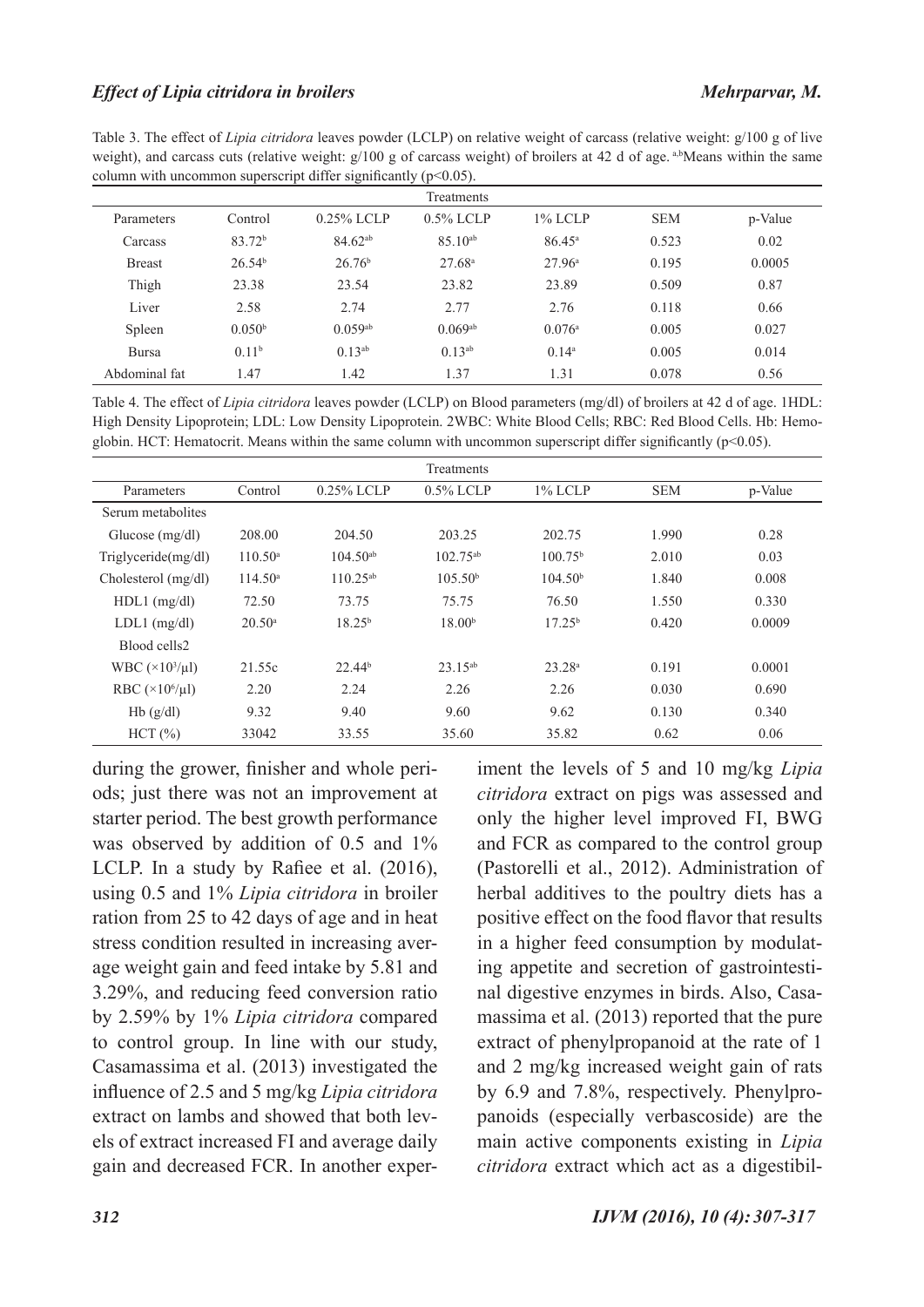#### *Mehrparvar, M.*

Table 5. The effect of *Lipia citridora* leaves powder (LCLP) on meat quality of broilers at 42 d of age. 1TBA: Thiobarbituric Acid, (μg MDA/g meat), MDA: Malondialdehyde; WHC: Water Holding Capacity. Means within the same column with uncommon superscript differ significantly  $(p<0.05)$ .

|                       |                   |                 | Treatments         |                    |            |          |
|-----------------------|-------------------|-----------------|--------------------|--------------------|------------|----------|
| Parameters            | Control           | $0.25\%$ LCLP   | $0.5\%$ LCLP       | $1\%$ LCLP         | <b>SEM</b> | P-Value  |
| TBA1                  | 0.27 <sup>a</sup> | $0.17^{bc}$     | 0.19 <sup>b</sup>  | 0.14c              | 0.008      | < 0.0001 |
| WHC1 $(\%)$           | 74.33             | 74.93           | 75.12              | 77.30              | 0.900      | 0.16     |
| Cooking loss $(\% )$  | $35.85^{\circ}$   | $32.65^{\rm b}$ | 30.80 <sup>b</sup> | 30.77 <sup>b</sup> | 0.750      | 0.001    |
| Dripping loss $(\% )$ | 44.00             | 41.50           | 39.75              | 40.50              | 1.830      | 0.420    |
| pH                    | 5.81              | 5.89            | 6.00               | 5.92               | 0.070      | 0.310    |

ity enhancer, balancing the gut microbial ecosystem and stimulating the secretion of endogenous digestive enzymes, and thus improving growth performance in poultry (Newall et al., 1996).

**Carcass traits:** Data showed that addition of LCLP increased the relative weight of carcass and breast. The higher breast yields of birds fed diet with 1% LCLP might be associated with higher activity of digestive enzymes and more efficient uptake of nutrients (specifically proteins) which led to better growth rate (Lewis et al., 2003). Parallel to our study, the relative weight of breast increased in broiler fed with 1% *Lipia citridora* (Rafiee et al., 2016). The results expressed that inclusion of LCLP to diet elevated the relative weight of spleen and bursa of fabricius in treated birds but the relative weight of abdominal fat (AF) did not change among treatments. Increased weight of these two lymphoid organs may indicate a higher immunity in *Lipia citridora*-treated birds which could be justified by the antimicrobial activity of phenylpropanoids and flavonoids in this herb. Demir et al.  $(2003)$ reported that herbal additives had no significant effect on relative weight of AF, but Kamisoyama et al. (2008) observed that 1 and 2% flavonoid oil suppressed the relative weight of AF in rats fed diet with high fat content. It was attributed to the increased activity of acetyl-CoA carboxylase and decreased activity of fatty acid synthase by flavonoid oil supplementation.

**Serum metabolites:** The present study revealed that the higher levels of LCLP were supplemented to the diets, a more hypocholesterolemic effect was seen in birds. Similar results were found in an investigation by Pastorelli et al. (2012) with pigs fed 5 and 10 mg/kg *Lipia citridora* extract. These authors suggested that feeding 10 mg/kg *Lipia citridora* extract suppressed serum LDL in pigs by 17%. One mechanism involved in the overall hypocholesterolemic effect of *Lipia citridora* supplementation might be attributed to the active components of this plant as the natural antioxidants. Phenolic compounds (flavonoids, tannins, phenolic acids, terpenes) are the molecules responsible for antioxidant activity of herbal additives. These components can adhere to LDL, inhibit the free radicals and in turn decrease cholesterol absorption to the blood (Lee et al., 2004). The other mechanism might be attributed to Verbascosides in *Lipia citridora* that are known to decrease cholesterol biosynthesis by inhibiting key enzymes, that is, 3-hydroxyl-3-methylglutaryl-coenzyme A reductase in poultry (Liu et al., 2003). Biochemical analysis of serum is very important for explanation of clinical findings. Biochemical analysis is used to support a diagnosis, to determine a cure for the disease, or to control the applied cure,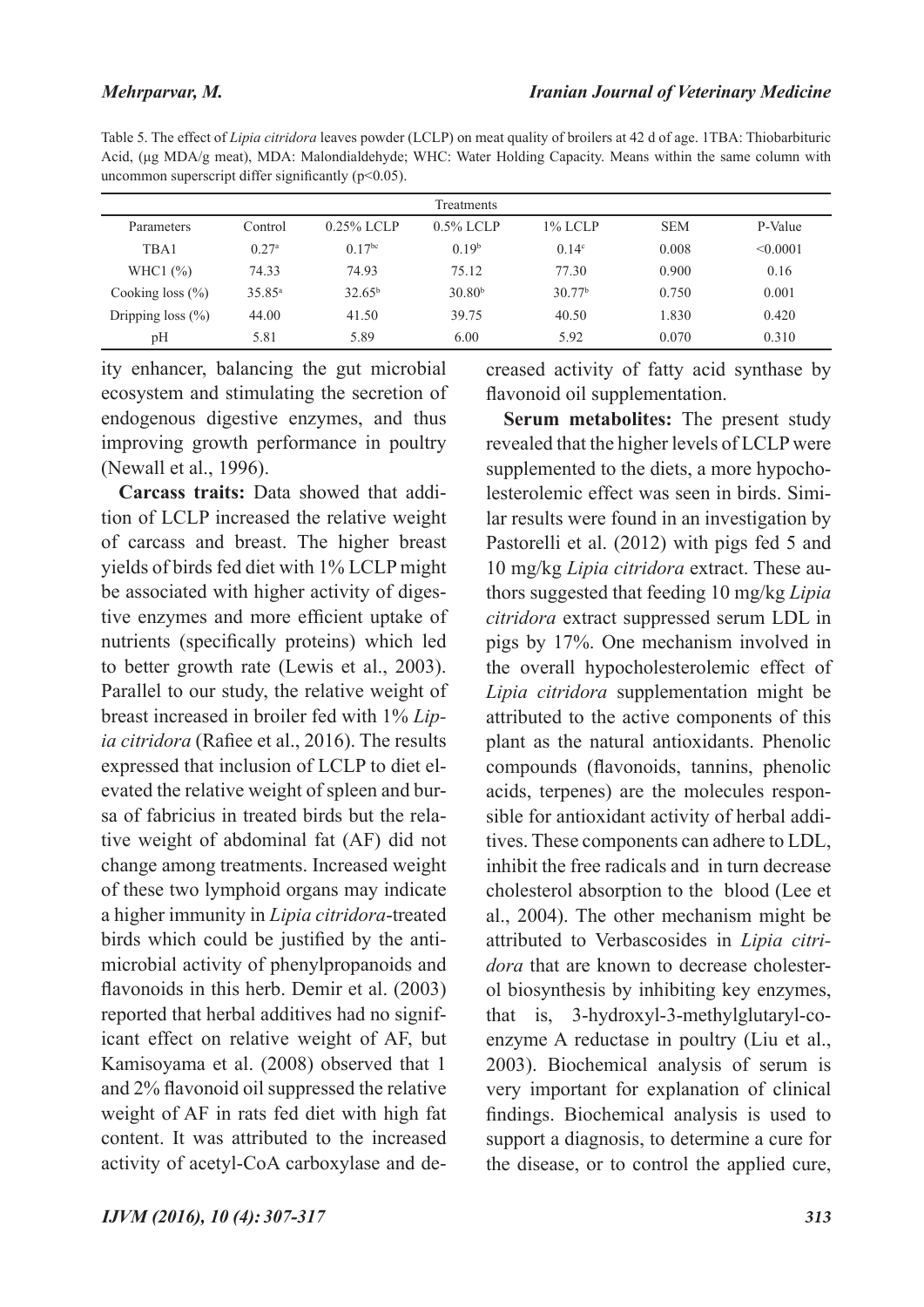to evaluate and to interpret the results of the research.

Serum Cholesterol, triglyceride and LDL levels showed a decreasing pattern when *Lipia citridora* was supplemented to the diet but glucose and HDL did not differ significantly. Pastorelli et al., (2012) showed decreasing serum LDL by 17% in pigs fed 10 mg/kg lemon verbena extract. Hypercholesterolemia is associated with an increased risk of coronary heart disease and one of the several efforts in lowering the blood cholesterol is supplementing animal and avian diets with medicinal plants or natural feed additives with Hypocholesterolemic activity (Rojhan, 2000). Adding LCLP to the diet increased white blood cells (WBC). It may be due to the effect of phenolic compounds of *Lipia citridora* on different parts of WBC, including lymphocytes. Rafiee et al. (2016) revealed that addition of *Lipia citridora* to broiler diets increased lymphocytes by 4.51% compared to control group. White blood cells also called leukocytes, are an important part of the immune system. These cells help fight infections by attacking bacteria, viruses, and germs that invade the body. Lee et al. (2004) concluded that the flavonoid-rich herbs resulted in improved immunity of birds due to their antimicrobial activity. Pastorelli et al. (2012) showed that the supplementation of 5 and 10 mg/kg *Lipia citridora* extract in broilers elevated the IgA and IgG. These results validate the responsibility of herbs that are rich in flavonoids such as *Lipia citridora* as antioxidants and may therefore enhance the immune functions.

**Meat quality:** Meat quality was improved in this study via decreasing  $(p<0.05)$ TBA and cooking loss and good modification (p>0.05) of WHC, drip loss and

pH. Lipid peroxidation is an autocatalytic mechanism leading to oxidative destruction of cellular membranes. The destruction can lead to cell death and also to the production of toxic and reactive aldehyde metabolites, known as free radicals. Among these free radicals, malondialdehyde (MDA) is the most important and main final product of lipid peroxidation that has often been used for determining oxidative damage (Paradis et al., 1997). Overall, the amount of thiobarbituric acid (TBA) is considered as the indicator of MDA level. Medicinal herbs have strong antioxidant activity and active components of *Lipia citridora* are reported to inhibit lipid peroxidation (Casamassima et al., 2013). The results obtained in the present study imply that the active substances of the *Lipia citridora* may improve the antioxidative status of broilers due to the antioxidant property of Verbascoside by reducing the level of TBA. It was suggested that the high antioxidant activity of Verbascoside is due to the presence of phenolic OH groups which act as hydrogen donors to the proxy radicals produced during the first step in lipid oxidation, thus retarding the hydroxyl peroxide formation (Funes et al., 2009). Based on these findings, we state that *Lipia citridora* might play an important role as an exogenous antioxidant and could also be applicable as a protective agent against tissue damage. Several studies have been conducted on the improving effect of medicinal herbs on meat quality. The inclusion of Verbascoside to diets depressed the lipid peroxidation in muscles of rats significantly (Gao et al., 1999). Choiem Hwang (2005) demonstrated that medicinal plants elevated the antioxidant enzymes activity and reduced the MDA level in rats. Natural antioxidant-fed birds showed a lower meat oxidation degree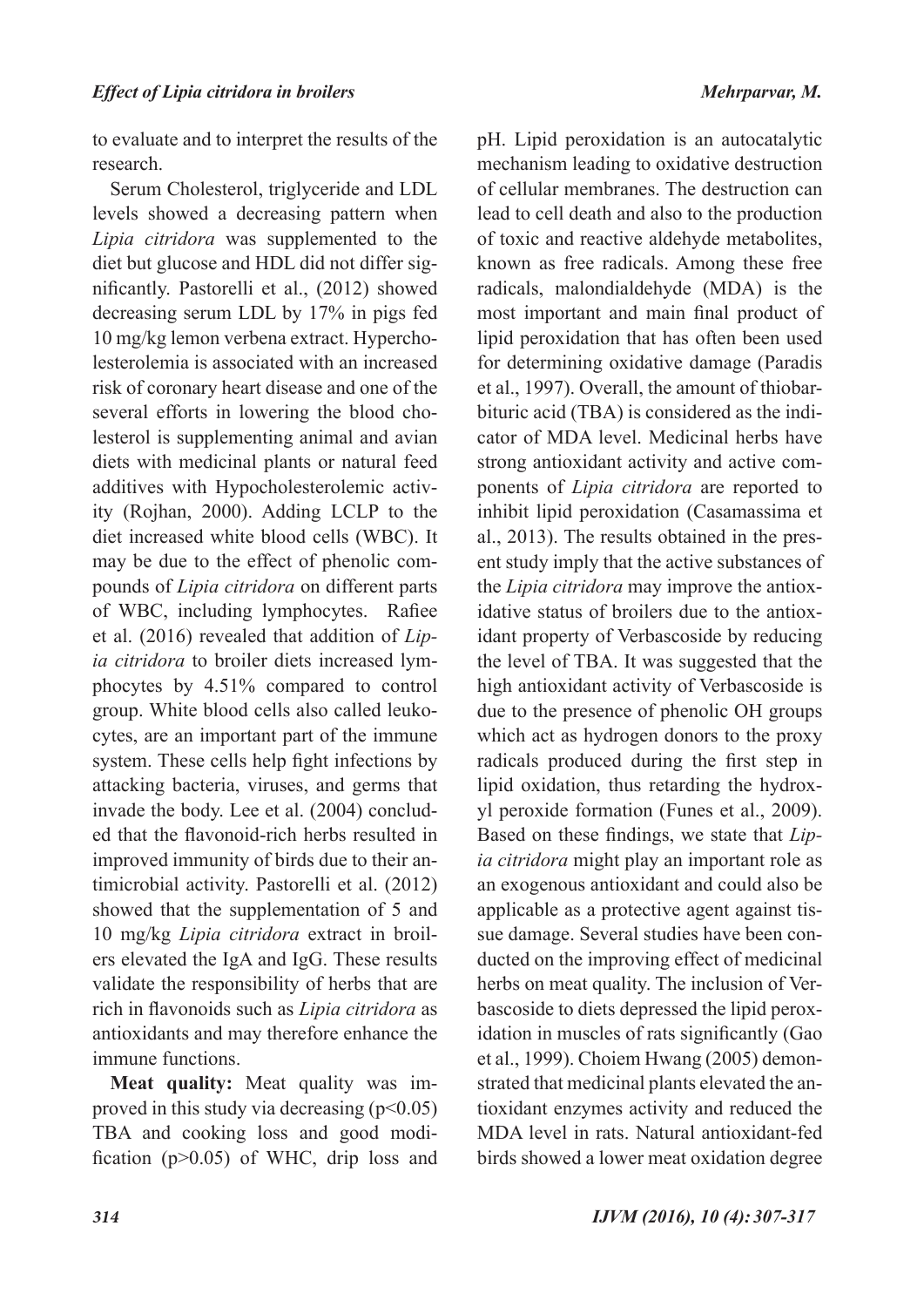than those that did not receive natural antioxidant in their diet (Sarraga and Regueiro, 1999). Considering that MDA is produced as a result of PUFA oxidation, Pallazo et al. (2015) reported that the intake of *Lipia citridora* resulted in a decrease in saturated fatty acids level and a higher level of PUFA in rabbit meat. No influence on carcass characteristics and the chemical composition of meat was observed. A positive effect on alpha-tocopherol tissue content and on thiobarbituric reactive substance (TBARS) values was observed in their study. These researches concluded that the *Lipia citridora* extract had the potential to improve rabbit meat without altering the chemical and physical characteristics of meat. The pH is an important index of meat quality. Decreased pH after slaughter is due to the proteins denaturation which results in lower meat, the lower the occurrence of cooking loss and drip loss (Warris, 2000).

proteolytic activity of µ-calpain and improve the meat quality (Huff-Lonergan and Lonergan, 2005). The more WHC there is in

**Conclusion:** The results showed that the *Lipia citridora* supplementation served as a good growth promoter and immune enhancer in this study, since it improved growth performance, ameliorated serum lipids, increased white blood cells and enhanced the meat quality. The best results were observed by the highest level of *Lipia citridora* (1%), however, the results obtained in this study justify further research in this area.

# **Acknowledgements**

The authors greatly acknowledge the financial support of University of Jiroft, Iran and the staff of the Animal Science Department for their technical assistance.

# **References**

- Aviagen. (2007) Ross 308: Broiler Nutrition 1. Specification. Aviagen Inc., Huntsville, AL. USA.
- Bertrama, H.C., Andersena, H.J., Korlsso-2. na, A.H. (2003) Prediction of technological quality (cooking loss) of pork based on fresh meat characteristics. Meat Sci. 65: 707-712.
- Bilia, A.R., Giomi, M., Innocenti, M., Gallo-3. ri, S., Vincieri, F.F. (2008) HPLCDAD-ESI-MS analysis of the constituents of aqueous preparations of verbena and lemon verbena and evaluation of the antioxidant activity. J Pharm Biomed Anal. 46: 463-470.
- Briskey, E.J., Wismer-Pedersen, J. (1961) 4. Biochemistry of pork muscle structure. Rate of anaerobic glycolysis and temperature change versus the apparent structure of

WHC and lighter color meat (Briskey and Wismer-Pedersen, 1961). Jang et al. (2008) reported that a blend of herbal extracts increased pH of broiler meat and Mirshekar et al. (2009) showed a decrease on TBA of meat. The WHC of meat products is a very important quality attribute which has an influence on product yield, which in turn has economic implications, but is also important in terms of eating quality. A number of pre-and post-mortem factors influence the WHC of meat. Proteins denaturation and reduction of pH in meat cause the contraction of myofibrils of muscle and decrease the WHC and nutritive value of meat (Castellini et al., 2002). The other factor influencing the WHC is a proteolytic enzyme called µ-calpain which is activated after slaughter, resulting in higher WHC and which leads to meat tenderness. Although the oxidation and lower pH stop the activity of this enzyme, the medicinal herbs promote the

### *Iranian Journal of Veterinary Medicine*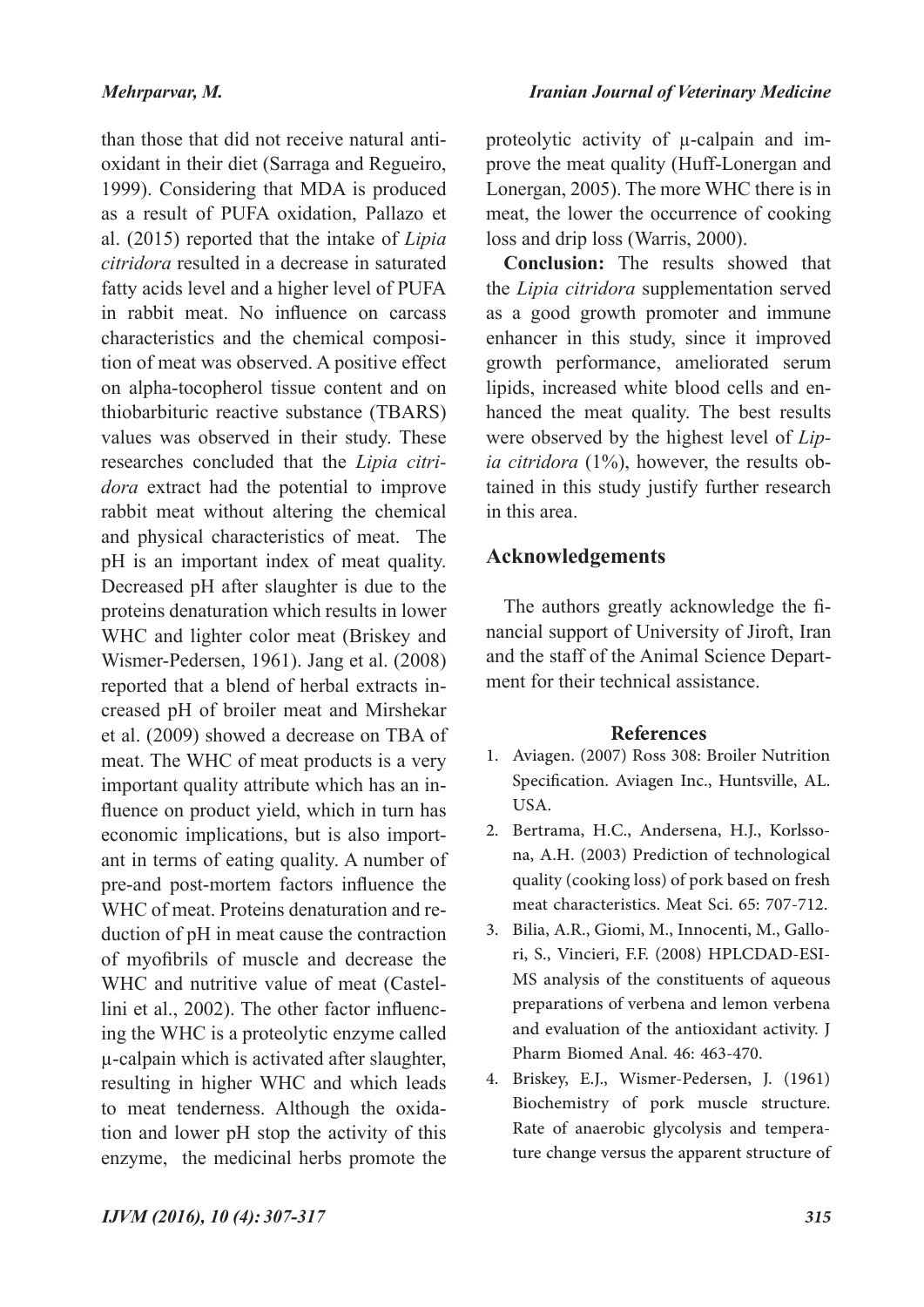muscle tissue. J Food Sci. 26: 297-305.

- Bruna, J.M., Ordonez, J.A., Fernandez, M., 5. Herranz, B., dela Hoz, L. (2001) Microbial and physico-chemical changes during the ripening of dry fermented sausages superficially inoculated with or having added an intracellular cell-free extract of *Penicillium aurantiogriseum*. Meat Sci. 59: 87-96.
- Casamassima, D., Palazzo, M., D'Alessandro, 6. A.G., Colella, G.E., Vizzarri. F., Corino, C. (2013) The effects of lemon verbena (*Lippia citriodira*) verbascoside on the productive performance, plasma oxidative status, and some blood metabolites in suckling lambs. J Anim Feed Sci. 22: 204-212.
- Castellini, C., Mugnai, C., Dal Bosco, A. 7. (2002). Effect of organic production system on broiler carcass and meat quality. Meat Sci. 60: 219-225.
- 8. Choiem Hwang, J.K. (2005) Effect of some medicinal plants on plasma antioxidant system and lipid levels in rats. Phytother Res. 19: 382-395.
- Demir, E., Sarica Ozcan, M.A., Suicmez, M. 9. (2003) The use of natural feed additives as alternatives for an antibiotic growth promoter in broiler diets. Br Poult Sci. 44: 44- 45.
- 10. Funes, L., Fernandez, A.S, Laporta, O., Pons, A., Roche, E., Segura, C.A., Fernandez, G.A. (2009) Correlation between plasma antioxidant capacity and verbascoside levels in rats after oral administration of lemon verbena extract. Food Chem. 17: 589-598.
- Gao, J.J., Igalashi, K., Nukina, M. (1999) 11. Radical scavenging activity of phenylpropanoid glycosides in *Caryopteris incana*. Biosci Biotechnol Biochem. 63: 983-988.
- Huff-Lonergan, E., Lonergan, S.M. (2005) 12. Mechanisms of water-holding capacity of meat: The role postmortem biochemical and structural changes. Meat Sci. 71: 194-204.
- Jang, A., Liu, X.D., Shin, M.H., Lee, B.D., 13. Lee, S.K., Lee, J.H., Jo, C. (2008) Antioxidative potential of raw breast meat from broiler chicks fed a dietary medicinal herb extract mix. Poult Sci. 87: 2382-2389.
- Jaturasitha, S., Srikanchai, T., Kreuzer, M., 14. Wicke, M. (2008) Differences in carcass and meat characteristics between chicken indigenous to northern Thailand (Black-Boned and Thai Native) and imported extensive breeds (Bresse and Rhode Island Red). Poult Sci. 87: 160-169.
- 15. Kamisoyama, H., Honda, K., Tominaga, Y., Yokota, S., Hasegawa, S. (2008) Investigation of the anti-obesity action of licorice flavonoid oil in diet-Induced obese rats. Biosci Biotechnol Biochem. 72: 3225-3231.
- Lee, K.W., Everts, H., Beynen, A.C. (2004) 16. Essential Oils in Broiler Nutrition. Int J Poult Sci. 3: 738-752.
- Lewis, M.R., Rose, S.P., MaCkenzie, A.M., 17. Tucker, L.A. (2003) Effects of dietary inclusion of plant extracts on the growth performance of male broiler chickens. Br Poult Sci. 44: 42-43.
- Lillehoj, H.S., Lee, K.W. (2012) Immune 18. modulation of innate immunity as alternatives-to-antibiotics strategies to mitigate the use of drugs in poultry production. Poult Sci. 91: 1286-1291.
- Liu, M.J., Li, J.X., Guo, H.Z., Le,e K.M., Qin, 19. L., Chan, K.M. (2003) The effects of verbascoside on plasma lipid peroxidation level and erythrocyte membrane fluidity during immobilization in rabbits: a time course study. Life Sci. 73: 883-892.
- Mirshekar, R., Dastar, B., Shabanpour, B. 20. (2009) Effect of Rosemary, Echinacea, Green tea Extracts and ascorbic acid on broiler meat quality. Pak J Biol Sci. 12: 1069-1074.
- 21. Newall, C.A., Anderson, L.A., Phillipson, J.D. (1996) Herbal Medicines -A Guide for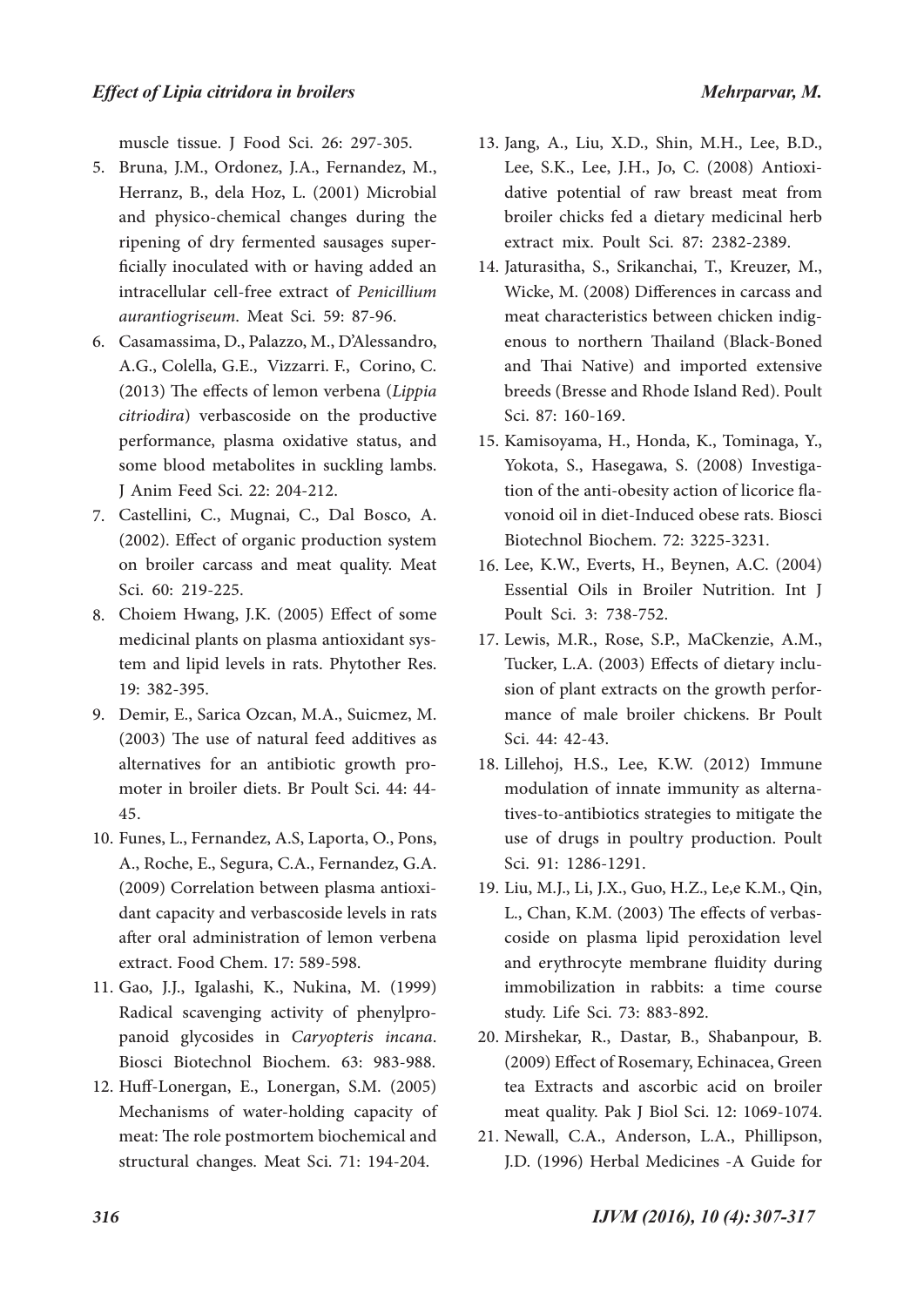Healthcare Professionals. The Pharmaceuti cal Press, London, UK.

- 22. Palazzo, M., Vizzarri, F., Nardoia, M., Ratti, S., Pastorelli, G., Casamassima, D. (2015) Dietary *Lippia citriodora* extract in rabbit feeding: effects on quality of carcass and meat. Arch Anim Breed. 58: 355-364.
- 23. Paradis, V., Kollinger, M., Farbe, M., Holstage, A., Poynard, T., Bedossa, P. (1997) In situ detection of lipid peroxidation by-prod uct in chronic liver diseases. Hepatology. 26: 135-143.
- Pastorelli, G., Rossi, R., Corino, C. (2012) 24. Influence of *Lippia citriodora* verbascoside on growth performance, antioxidant status, and serum immune globulins content in piglets. Czech J Anim Sci. 57: 312-322.
- 25. Rafiee, F., Mazhari, M., Ghoreishi, M., Esmaeilipour, O. (2016) Effect of lemon verbe na powder and vitamin C on performance, and immunity of heat stressed broilers. J Anim Physiol Anim Nutr. doi: 10.1111/ jpn.12457.
- 26. Rojhan, M. (2000) Medicine and medicinal cure. (1<sup>st</sup> ed.) Alavi Press. Tehran, Iran.
- 27. Saenmahayak, B., Bilgili, S.F., Hess, J.B., Singh, M. (2010) Live and processing per formance of broiler chickens fed diets sup plemented with complexed zinc. J Appl Poult Res. 19: 334-340.
- 28. Sarraga, C., Regueiro, J.A. (1999) Membrane lipid oxidation and proteolytic activity in thigh muscles from broilers fed different di ets. Meat Sci. 52: 213-219.
- Warris, P.D. (2000) Meat Science. An In 29. troductory Text. CABI Pub. Inc. New York, USA.
- 30. Windisch, J., Schedle, W., Plitzner, C., Kroismayr, A. (2008) Use of phytogenic prod ucts as feed additives for swine and poultry. J Anim Sci. 86: 140-148.

*IJVM (2016), 10 (4): 317 307-317*